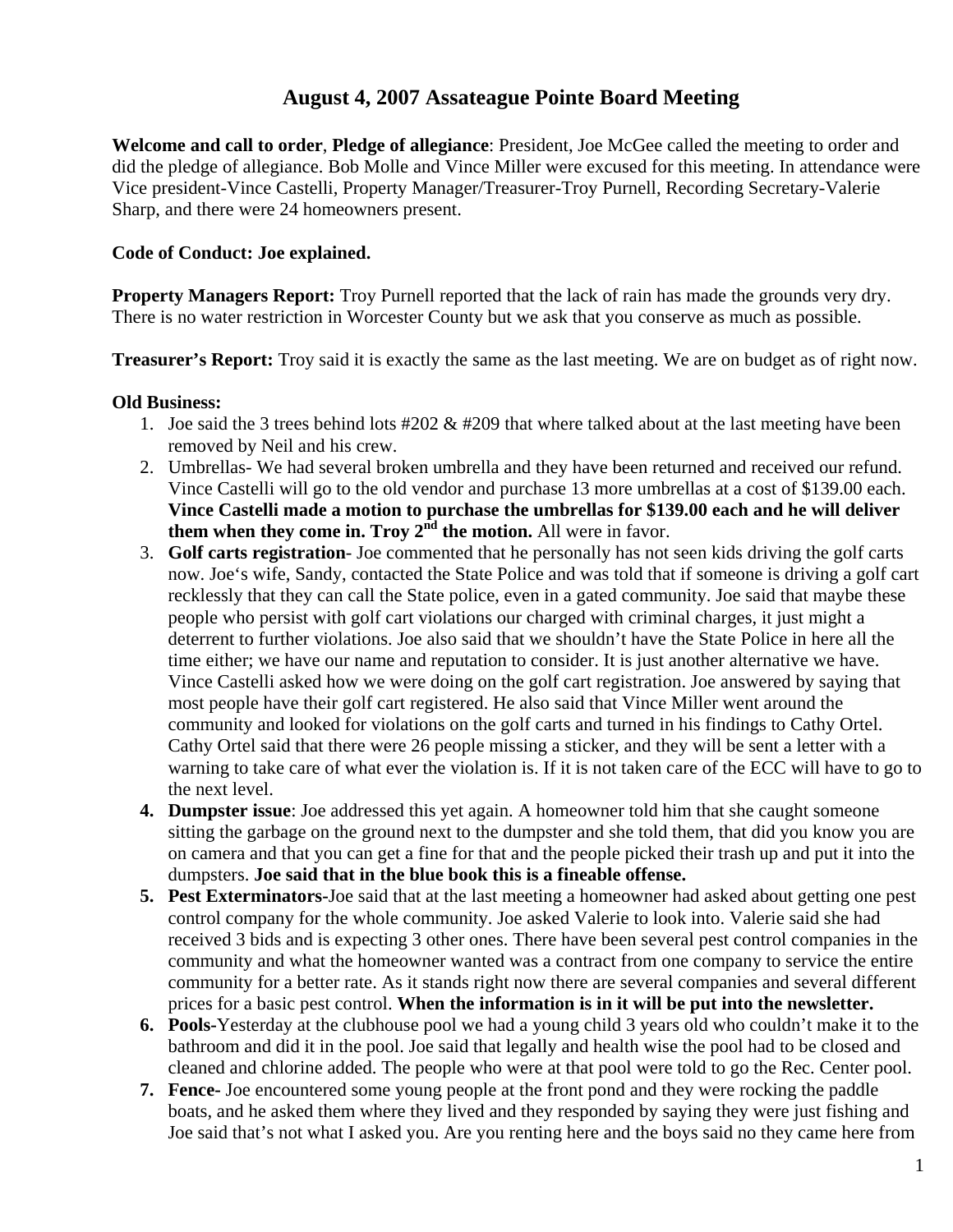Frontier Town to fish. Joe told them to go back to Frontier town. We found where they are coming over is through the Worcester County spray fields. We will be adding a section of fence to the gate that is there and this should deter this. It is illegal to go onto posted County Property (spray fields). Since that incident the county men caught more people coming from Frontier town. Valerie went to Frontier town and talked to security and they found the path made from the golf carts going thru. They also found and talked to the kids on the golf cart and they lost the use of the rented golf carts. Troy talked to Mitch from Frontier town and they are discussing putting a fence up on the Frontier Town side also.( completed) Joe said that the other problem area is in the boat storage area; he has seen kids on their bikes go into the area but never came out. When he went back there he saw where there is an opening coming from the Snug Harbor side. Joe asked when the fences are going in and Valerie told him about 4 to 6 weeks.

- **8. Centerline painted-** Joe thanked Jim Coyle of Lot#100 for painting the center lines on the roads.
- **9. Water Sprinkler Heads-**Valerie has not gotten the estimate back from Village Greens yet.
- **10. Fountains-** the clubhouse fountain is off because of the level of water is so low. The front lake is being filled from the well.
- **11. Activities Director-** Joe has heard very positive response from the homeowners about Chrissy. This was money well spent and I hope we can do it again next year. There will be a Candy Bar Bingo on Friday, August 10, 2007. Chrissy Sotoski talked to the homeowners and said she had the campfire night without the campfire. They had a pirate theme scavenger hunt that went great. There were 42 kids and several adults that participated.
- **12. Boats & Trailers-** Joe quoted the entry in the blue deed blue book. **Section 3.8 (n)-Boats & trailers may not be parked or stored on a lot for more than 48 consecutive hours if space is available in the storage area designated by the Association; a consecutive period shall be deemed not to have ended by the removal of a boar or trailer from a Lot if it is returned to the Lot within twelve (12) hours after being removed from it. No more than 1 boat or trailer may be parked or stored on a Lot at one time regardless of the availability of space in a storage area designated by the Association.** Joe asked that people who witness these incidents, to step up and file a complaint in writing so the board can better serve the community. The complaint form is on the website **[www.assateaguepointe.com](http://www.assateaguepointe.com/)**
- 13. **Cameras-**The board has stated that they want to have 4 more cameras in the community. The placement would be as follows one at the trash area, 2 at the pier, and one in the boat storage area. **They would like this to be considered for next year's 2008 budget.**

**New Business:** 

- **1. Fire works-Most fireworks are illegal in the state of Maryland and those that are, our illegal in this community as well. Valerie will put a note in the next newsletter about the fireworks.**
- **2. Televisions- The Rec. Center and Clubhouse Televisions have to be replaced. Joe wants this to be in the budget for 2008.**

**Committee Reports:**

**1. Beautification Committee**-Ray Howard reported that the trash cans on the pier have been secured to the pier again. Someone threw them into the bay and another homeowner retrieved them with their boat and put them on the pier again. Andy Lapinski, Carl Thompson and Ray Howard tried a new way to secure the cans to the pier. They also replaced the door frame to the Clubhouse pump room because it was rotted out. They also trimmed all the dead branches on the trees along Assateague Way. The exit and entrance gates are to be replaced with longer boards that have to be painted. **Joe commented that when a motorcycle goes through the side of the**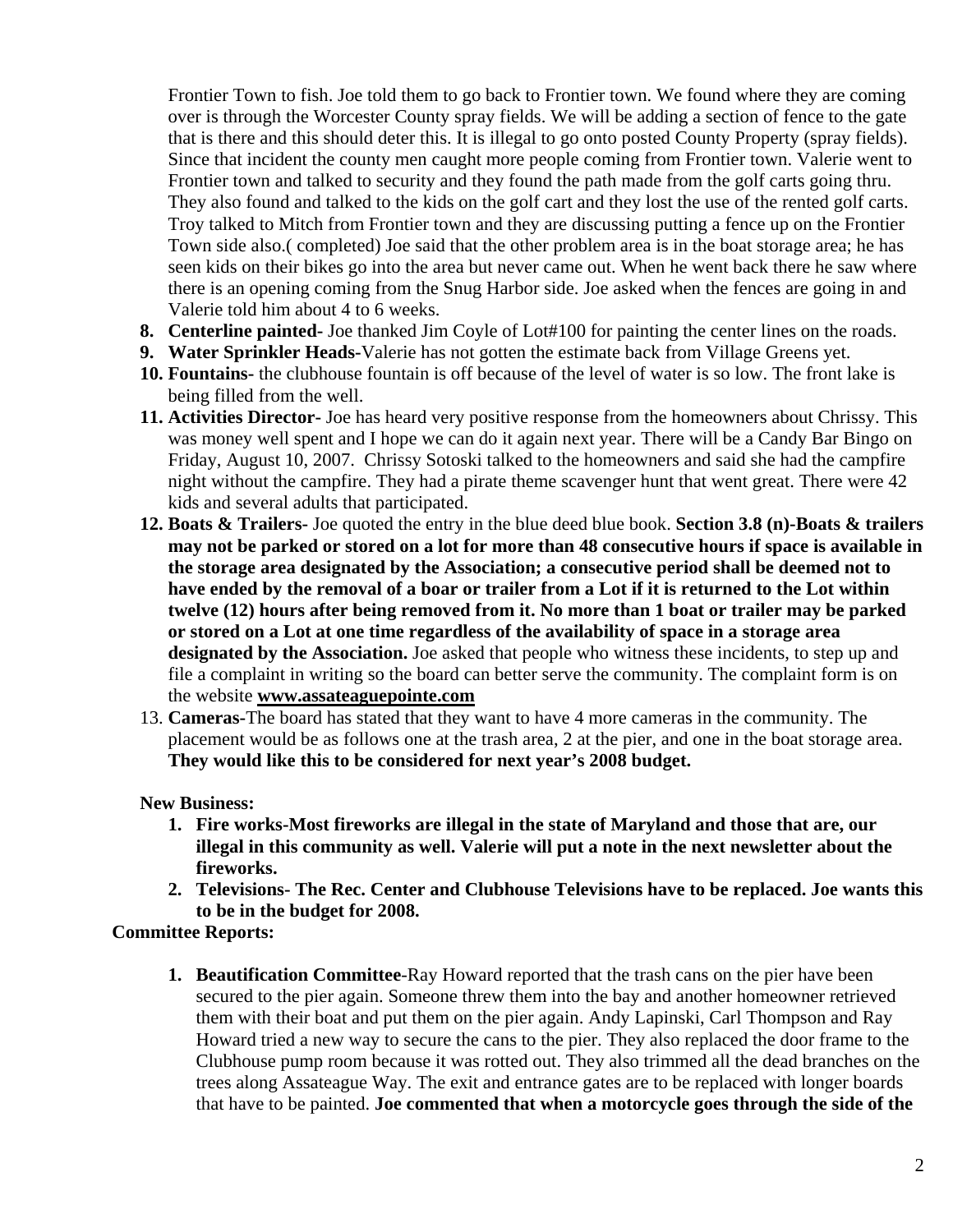**gate, he wants the gate attendants to mark down time and date of the incident. These motorcycles will be considered trespassing on the property.** 

- **2. Budget Committee:** Andy Lapinski asked about the HOA fees. He wanted to know why the same people are so far behind in the fees. Troy said once they are over \$1000.00, and Andy said these people are over that mark. Troy responded by saying those people may have a lien placed on their homes from the Association. There is no fine involved. Once there is a lien put on the property, the homeowners will make arrangements to take care of the balance or get it under the \$500.00 mark. The lien is still on the property until the entire balanced is paid in full. Troy said as of right now we have 3 homeowners that are in arrears.
- **3. Entertainment Committee-** It was suggested to have a Fishing contest. The ages would be 6-8 years old, 8-10 year olds, and 10-12 years old. The Entertainment Planning meeting will be held at the Budget Meeting. delete
- **4. ECC-** Cathy Ortel said her committee had sent out 252 violation postcards and will be following up in 30 days with another inspection. She stated that she had no idea how time consuming it was because of the legal aspects involved. When the 2<sup>nd</sup> inspection is complete there will be **letters sent out and the homeowners have 14 days to respond, in writing, on when all**  violations will be in compliance. If there isn't any response after 2<sup>nd</sup> notice a fine letter will **be sent and inform the violator of a hearing date. The fines are levied per violation. There will be pictures documenting the violations. There are 7 homeowners who have not taken care of their violations and have to come to the hearings, which will be following the board meeting.** There will be 3 people from the ECC handling the hearings. Joe McGee added that Cathy will not be over seeing this hearing because it's considered a bias opinion. Cathy also asked for more volunteers other than the people on the board or on the ECC committee, to hear the appeals. The board has to hear the appeals, so they can not be at the hearing. Joe McGee read the section of the blue book pertaining to the **Maintenance of Lots:3.7 Each Lot, whether occupied or unoccupied, and the Improvements thereon shall at all times be maintained by the Owner in such a manner as to prevent them from becoming unsightly, unsanitary, or a hazard to health or safety. The Owner of a Lot shall promptly remove any trash or refuse that may accumulate thereon and restore or replace any grass or other vegetation that becomes damaged or diseased. If not so maintained, the Association shall have the right, through its agents, employees or contractors, to provide such maintenance or take other corrective work which, in its sole discretion, it deems necessary, the growth of any kind shall be removed or cleared within the set back areas of a Lot, except for normal and routine maintenance, without the approval of the Committee.** Troy's office handles the fining system for the homeowners. The homeowner will be billed with their dues. Cathy was approached about painting the rusty roof vents and found out that there is a special paint that you use for the galvanized pipe. You can buy it at Elliotts Hardware on Rt. 611. **Joe McGee made a motion to pay for Cathy Ortel to go to a seminar on rule enforcement in communities. All board members were in favor.**

## **Open Discussion:**

- 1. **Ray Howard-Lot#243** this is a gated community. Why is the gate being left open? It was left open and when I went by the courtesy building, the attendant was asleep. Joe answered that the board was going to have a meeting about the gate and their responsibilities, viewing of the monitors, signing in, etc.
- **2. Clark-Lot#324** there was a golf cart with the #98 sticker on and they were riding recklessly and there were 3 children on the cart and the one that was driving was very young and the gate attendant went around the violator and never said anything to them. Don't they have the authority to stop the violator? Joe replied yes, and after the regular board meeting there is going to be an executive meeting and this issue will be discussed with the property manager.